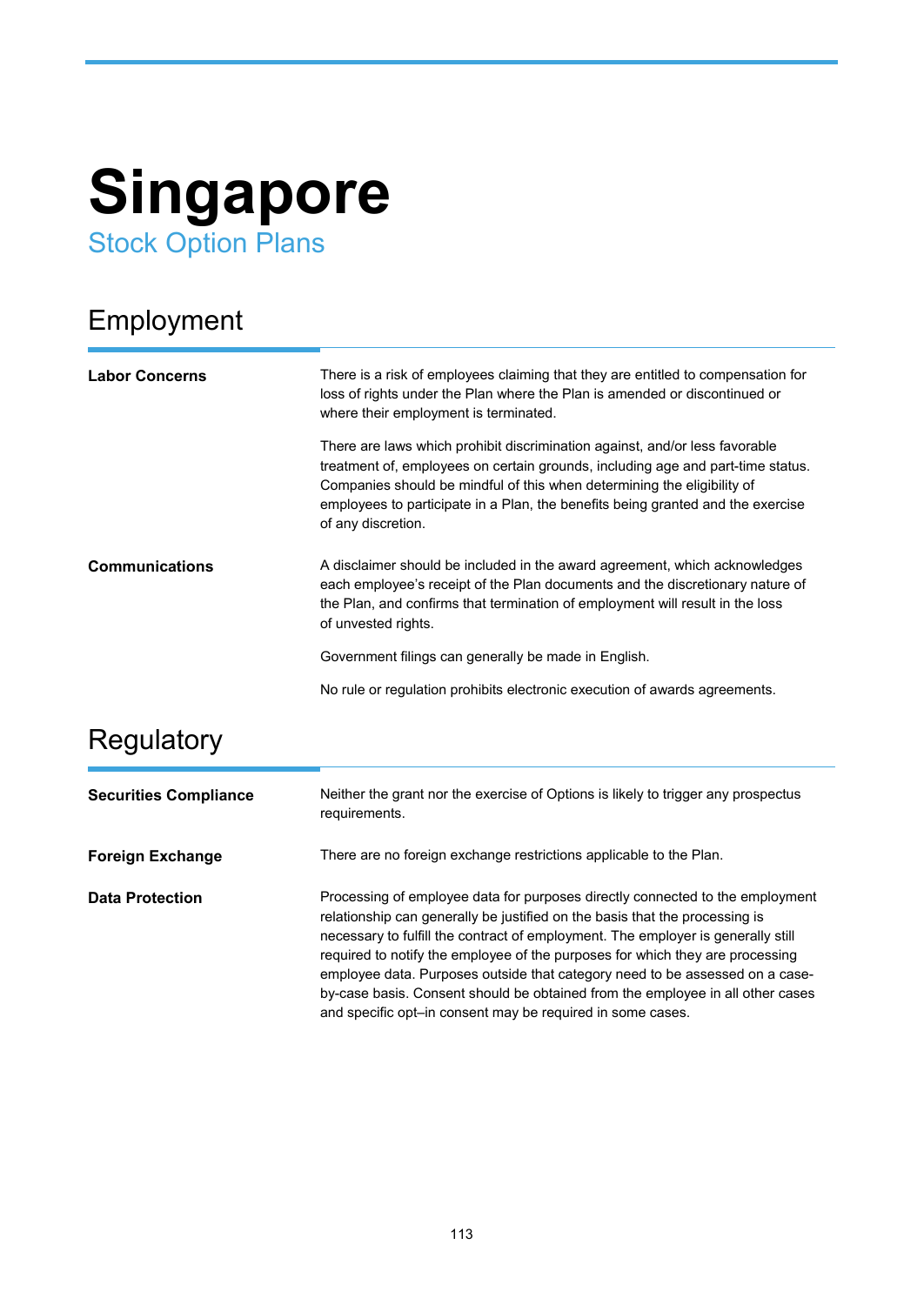## Tax

| <b>Employee Tax Treatment</b>        | An employee is generally subject to income tax on the gain on exercise (i.e., the<br>excess of the market value of the Stock acquired over the aggregate exercise<br>price).                                                                                                                                                                                       |
|--------------------------------------|--------------------------------------------------------------------------------------------------------------------------------------------------------------------------------------------------------------------------------------------------------------------------------------------------------------------------------------------------------------------|
|                                      | Capital gains tax is not payable on any gain upon the net proceeds of sale of the<br>Stock, unless the employee is regarded as trading or dealing in securities.                                                                                                                                                                                                   |
| <b>Social Security Contributions</b> | Social security contributions are not due from either the Subsidiary or the<br>employee provided that such awards are not cash-settled.                                                                                                                                                                                                                            |
| <b>Tax-Favored Program</b>           | Employees may receive a partial tax exemption or deferral of taxation (subject to<br>an interest charge) with respect to gains derived from the Plan where certain<br>conditions are met. These exemptions only apply to gains arising from Options<br>granted on or before December 31, 2013, as long as the gains are derived on or<br>before December 31, 2023. |
| <b>Withholding and Reporting</b>     | The Subsidiary generally has no obligation to withhold, unless employees are:<br>(i) leaving employment and are not citizens or permanent residents of<br>Singapore; or (ii) permanent residents leaving Singapore permanently.                                                                                                                                    |
|                                      | The Subsidiary has certain tax reporting obligations.                                                                                                                                                                                                                                                                                                              |
| <b>Employer Tax Treatment</b>        | A deduction is not available to the Subsidiary unless treasury shares are used to<br>settle the awards and certain conditions are met.                                                                                                                                                                                                                             |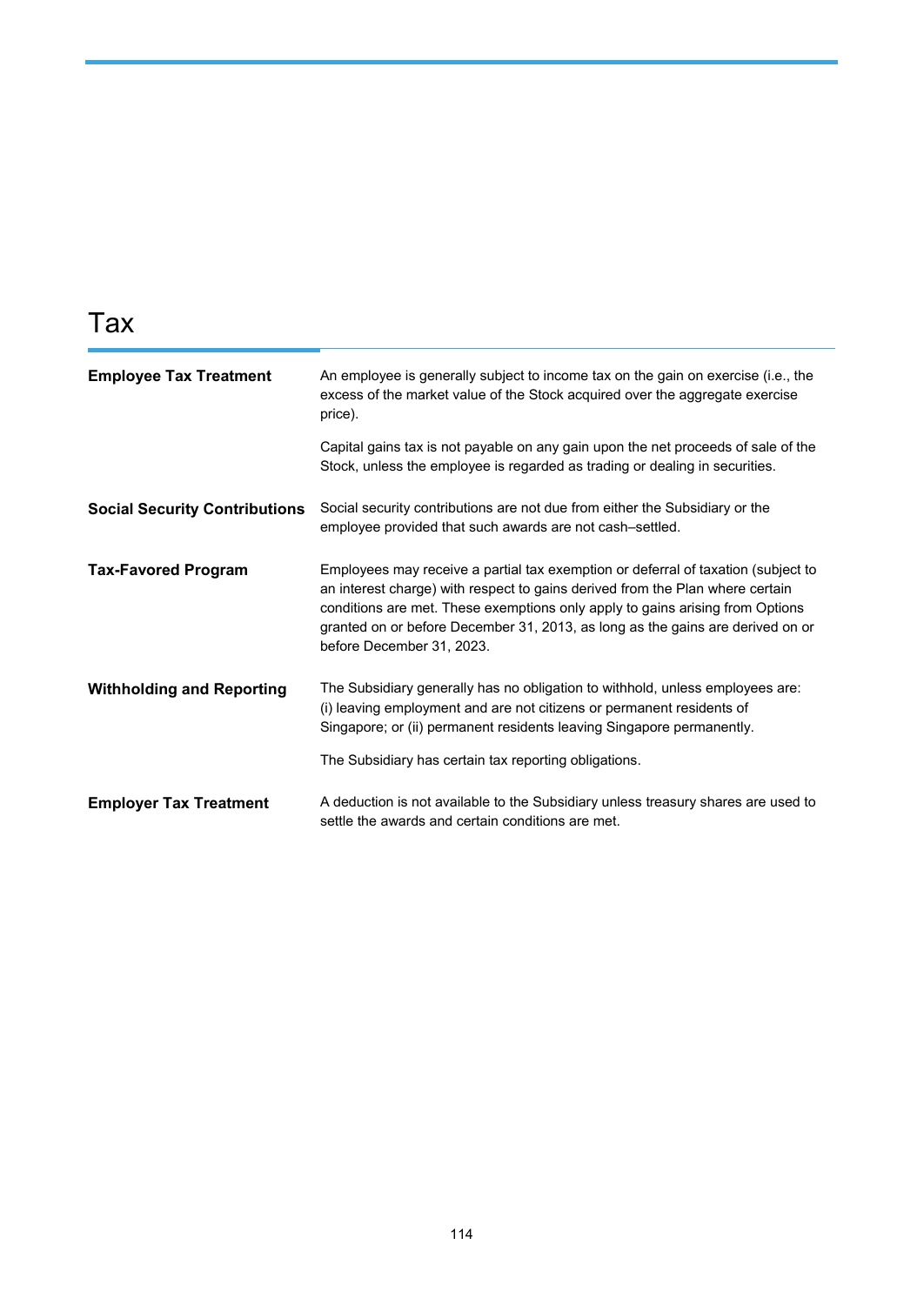# **Singapore** Restricted Stock and RSUs

#### Employment

| <b>Labor Concerns</b> | There is a risk of employees claiming that they are entitled to compensation for<br>loss of rights under the Plan where the Plan is amended or discontinued or<br>where their employment is terminated.                                                                                                                                            |
|-----------------------|----------------------------------------------------------------------------------------------------------------------------------------------------------------------------------------------------------------------------------------------------------------------------------------------------------------------------------------------------|
|                       | There are laws which prohibit discrimination against, and/or less favorable<br>treatment of, employees on certain grounds, including age and part-time status.<br>Companies should be mindful of this when determining the eligibility of<br>employees to participate in a Plan, the benefits being granted and the exercise<br>of any discretion. |
| <b>Communications</b> | A disclaimer should be included in the award agreement, which acknowledges<br>each employee's receipt of the Plan documents and the discretionary nature of<br>the Plan, and confirms that termination of employment will result in the loss<br>of unvested rights.                                                                                |
|                       | Government filings can generally be made in English.                                                                                                                                                                                                                                                                                               |
|                       | No rule or regulation prohibits electronic execution of awards agreements.                                                                                                                                                                                                                                                                         |

#### **Regulatory**

| <b>Securities Compliance</b> | Neither the grant nor the vesting of Restricted Stock or RSUs is likely to trigger<br>any prospectus requirements.                                                                                                                                                                                                                                                                                                                                                                                                                                                |
|------------------------------|-------------------------------------------------------------------------------------------------------------------------------------------------------------------------------------------------------------------------------------------------------------------------------------------------------------------------------------------------------------------------------------------------------------------------------------------------------------------------------------------------------------------------------------------------------------------|
| <b>Foreign Exchange</b>      | There are no foreign exchange restrictions applicable to the Plan.                                                                                                                                                                                                                                                                                                                                                                                                                                                                                                |
| <b>Data Protection</b>       | Processing of employee data for purposes directly connected to the employment<br>relationship can generally be justified on the basis that the processing is<br>necessary to fulfill the contract of employment. The employer is generally still<br>required to notify the employee of the purposes for which they are processing<br>employee data. Purposes outside that category need to be assessed on a case-<br>by-case basis. Consent should be obtained from the employee in all other cases<br>and specific opt-in consent may be required in some cases. |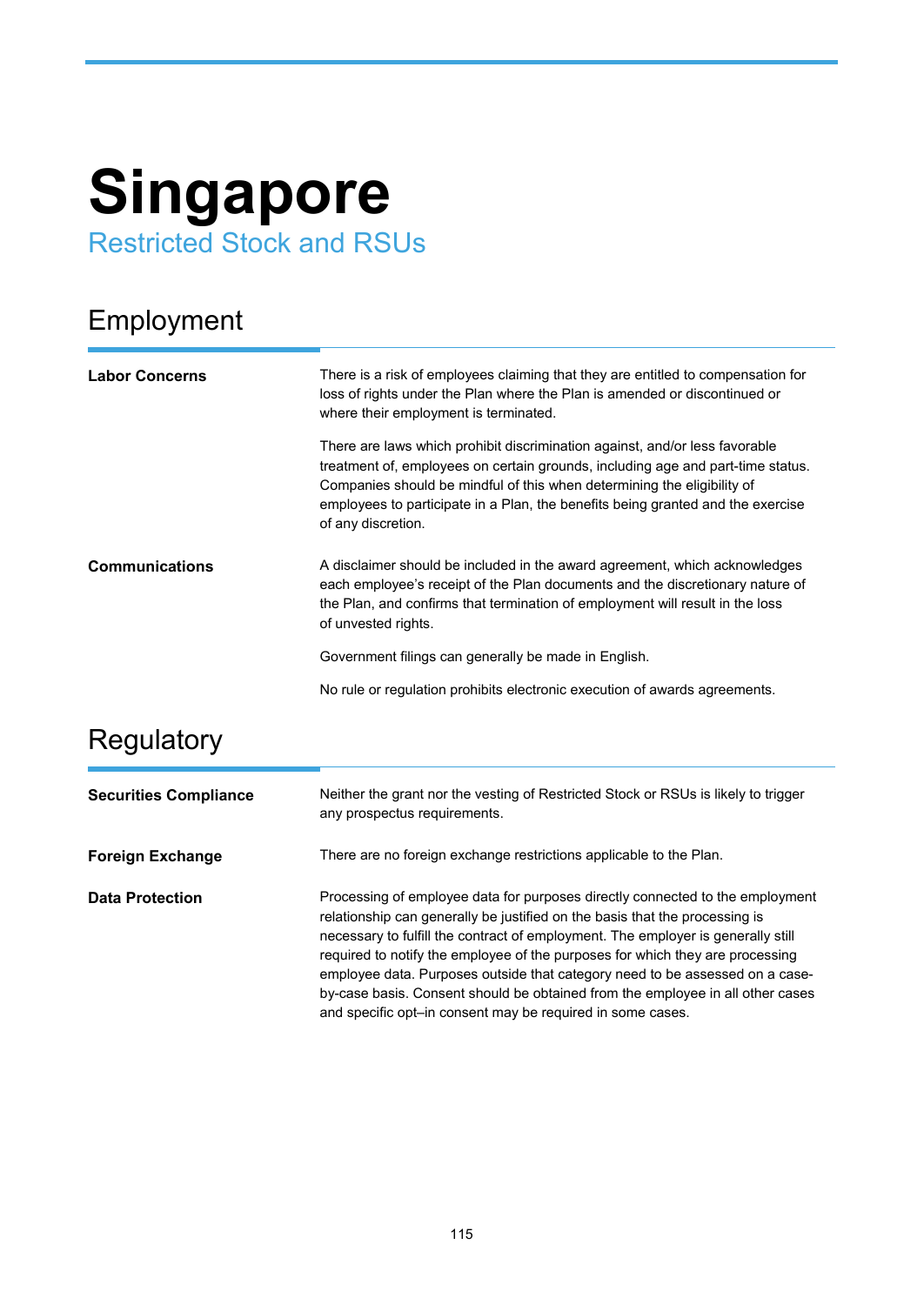## Tax

| <b>Employee Tax Treatment</b>        | For both Restricted Stock and RSUs, an employee is generally subject to<br>income tax on vesting. Capital gains tax is not payable on any gain upon the net<br>proceeds of sale of the Stock, unless the employee is regarded as trading or<br>dealing in securities.                                                                                                               |
|--------------------------------------|-------------------------------------------------------------------------------------------------------------------------------------------------------------------------------------------------------------------------------------------------------------------------------------------------------------------------------------------------------------------------------------|
| <b>Social Security Contributions</b> | Social security contributions are not due from either the Subsidiary and the<br>employee provided that such awards are not cash-settled.                                                                                                                                                                                                                                            |
| <b>Tax-Favored Program</b>           | Employees may receive a partial tax exemption or deferral of taxation (subject to<br>an interest charge) with respect to gains derived from the Plan where certain<br>conditions are met. These exemptions only apply to gains arising from<br>Restricted Stock or RSUs granted on or before December 31, 2013, as long as<br>the gains are derived on or before December 31, 2023. |
| <b>Withholding and Reporting</b>     | The Subsidiary generally has no obligation to withhold, unless employees are:<br>(i) leaving employment and are not citizens or permanent residents of<br>Singapore; or (ii) permanent residents leaving Singapore permanently.                                                                                                                                                     |
|                                      | The Subsidiary has certain tax reporting obligations.                                                                                                                                                                                                                                                                                                                               |
| <b>Employer Tax Treatment</b>        | A deduction is not available to the Subsidiary unless if treasury shares are used<br>to settle the awards and certain conditions are met.                                                                                                                                                                                                                                           |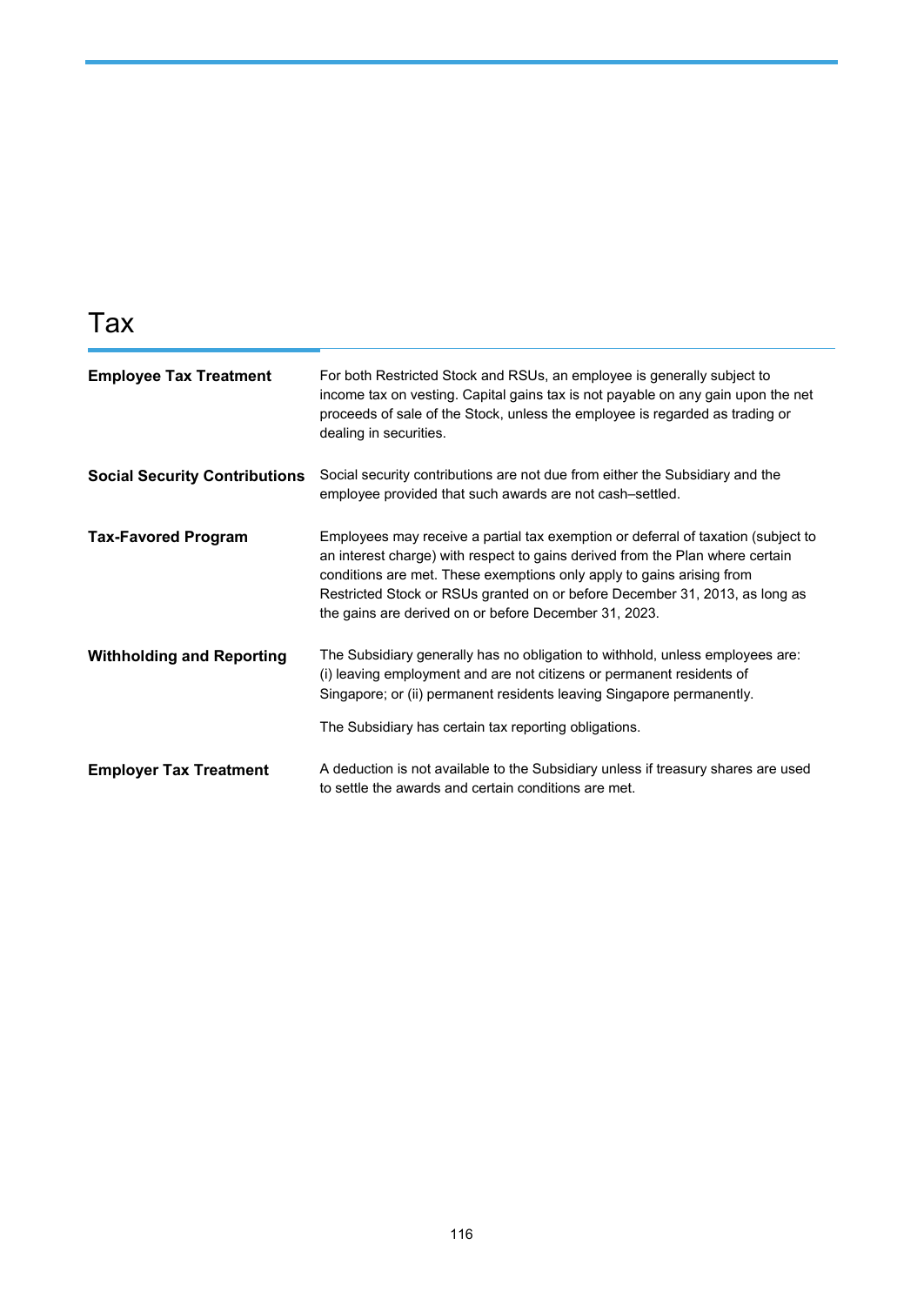# **Singapore** Employee Stock Purchase Plans

## Employment

| <b>Labor Concerns</b> | There is a risk of employees claiming that they are entitled to compensation for<br>loss of rights under the Plan where the Plan is amended or discontinued or<br>where their employment is terminated.                                                                                                             |
|-----------------------|---------------------------------------------------------------------------------------------------------------------------------------------------------------------------------------------------------------------------------------------------------------------------------------------------------------------|
|                       | There are laws which prohibit discrimination against, and/or less favorable<br>treatment of, employees on certain grounds, including age and part-time status.<br>Companies should be mindful of this when determining the eligibility of<br>employees to participate in a Plan and the exercise of any discretion. |
| <b>Communications</b> | A disclaimer should be included in the award agreement, which acknowledges<br>each employee's receipt of the Plan documents and the discretionary nature of<br>the Plan, and confirms that termination of employment will result in the loss<br>of unvested rights.                                                 |
|                       | Government filings can generally be made in English.                                                                                                                                                                                                                                                                |
|                       | No rule or regulation prohibits electronic execution of awards agreements.                                                                                                                                                                                                                                          |

### **Regulatory**

| <b>Securities Compliance</b> | Neither the grant nor the exercise of purchase rights is likely to trigger any<br>prospectus requirements.                                                                                                                                                                                                                                                                                                                                                                                                                                                        |
|------------------------------|-------------------------------------------------------------------------------------------------------------------------------------------------------------------------------------------------------------------------------------------------------------------------------------------------------------------------------------------------------------------------------------------------------------------------------------------------------------------------------------------------------------------------------------------------------------------|
| <b>Foreign Exchange</b>      | There are no foreign exchange restrictions applicable to the Plan.                                                                                                                                                                                                                                                                                                                                                                                                                                                                                                |
| <b>Data Protection</b>       | Processing of employee data for purposes directly connected to the employment<br>relationship can generally be justified on the basis that the processing is<br>necessary to fulfill the contract of employment. The employer is generally still<br>required to notify the employee of the purposes for which they are processing<br>employee data. Purposes outside that category need to be assessed on a case-<br>by-case basis. Consent should be obtained from the employee in all other cases<br>and specific opt-in consent may be required in some cases. |